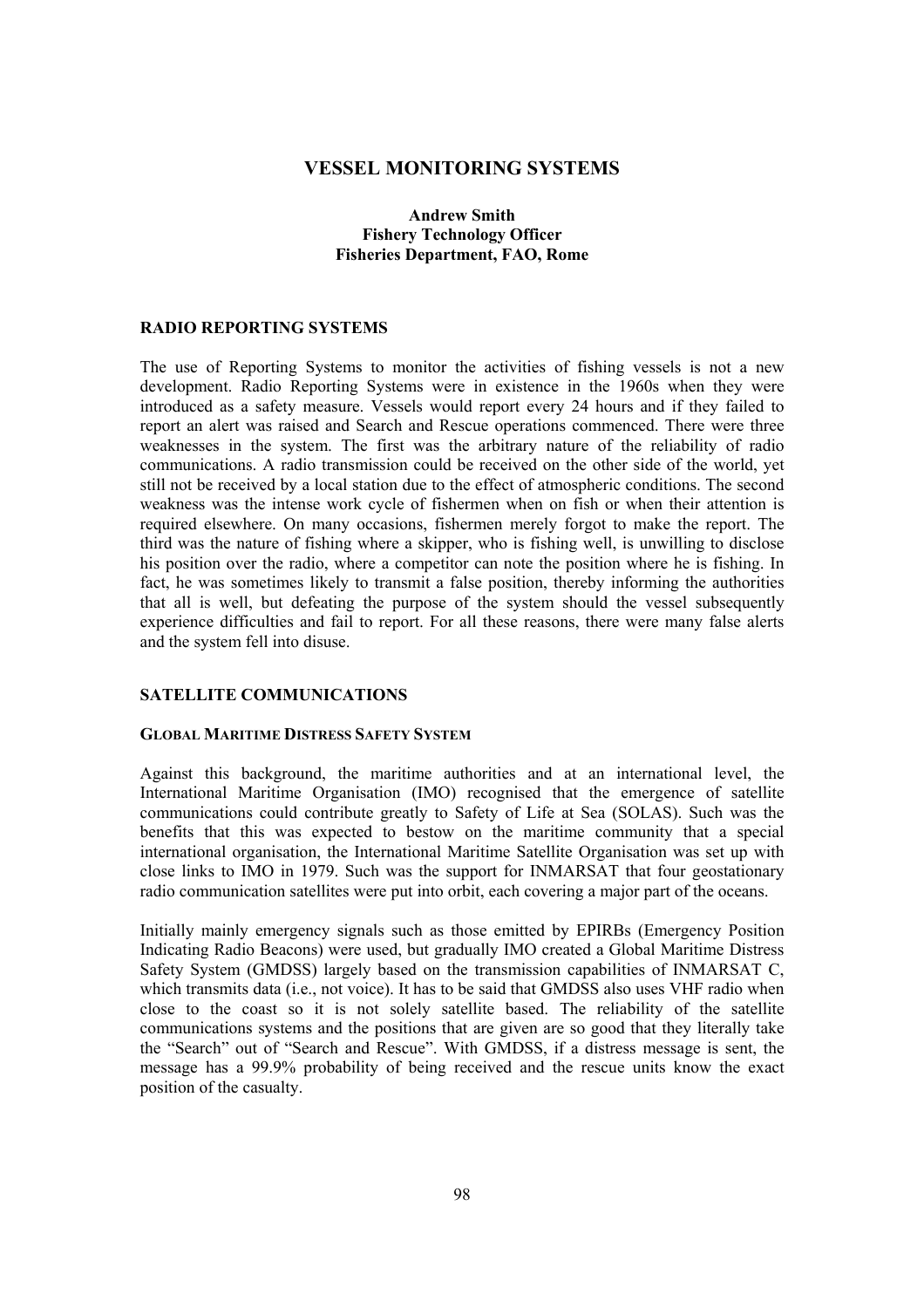At the same time other satellites were being launched that also had communications capabilities, which were open to general use. Some of these were the NOAA satellites, which are used by ARGOS, a French company, based in Toulouse, which tend to be used for scientific oceanographic and environmental monitoring, such as sea surface temperatures, etc. ARGOS did not have the same communications capabilities as INMARSAT for two-way communications, but was capable of receiving one-way messages from a vessel to the ARGOS central system in Toulouse, from whence the information could be forwarded on to the customer<sup>7</sup>. ARGOS also has the disadvantage that it is based on an orbiting satellite, so in some cases the messages have to be stored before being relayed to an earth station. On the other hand INMARSAT has a limitation in that it does not cover the higher latitudes. Nevertheless, in the future, with vast proliferation of communications satellites, most areas of the world will have access to a satellite communications system (e.g., Iridium, Globalstar and ICO).

#### **GLOBAL POSITIONING SYSTEM**

In the 1990s the great advances made in communications technology increased the amount of traffic that the existing satellites could carry and the use of satellite communications became more used for simple telephone conversations, gradually replacing the old systems of radio communications. Another development was the introduction of the Global Positioning System (GPS), which although under the control of the US military is also available for all users. The incorporation of GPS into satellite communications systems along with the computerisation of the equipment meant that together they could automatically transmit a signal with the position of the vessel and identification of the vessel encoded. Although initially envisaged as a GMDSS facility, this system has not only been applied to maritime vessels but is also in use by railway wagons, motor transport and even private cars to provide a deterrent against thieves.

# **VESSEL MONITORING SYSTEMS**

In fishing vessels, a very similar use was envisaged in Vessel Monitoring Systems (VMS). It is important to understand that with INMARSAT equipment both GMDSS and VMS can use the same equipment. Although seen initially as a great advantage, there has been a problem created in the very high level of false alerts generated by  $\text{GMDSS}^8$ , some of which have been attributed to transmissions initiated by untrained personnel. There has also been a problem with some suppliers simplifying the system by removing the receiving communication interface on the vessel. In this case, the vessel cannot receive communications, including messages asking if a distress message that has been sent is genuine.

### **National and Regional Systems**

In discussing the current status of introduction of VMS by countries, it is important to understand that the development is expanding exponentially. It is believed that the number of vessels fitted with VMS has trebled since February 2000. Therefore it is exceedingly difficult to keep updating the information. The following information is only intended as indicative of the current status in each country and it is certainly not comprehensive (see Table 1).

 $<sup>7</sup>$  The problem of lack of two way communications is now said to be overcome.</sup>

<sup>8</sup> About 95% of GMDSS alerts are false alerts.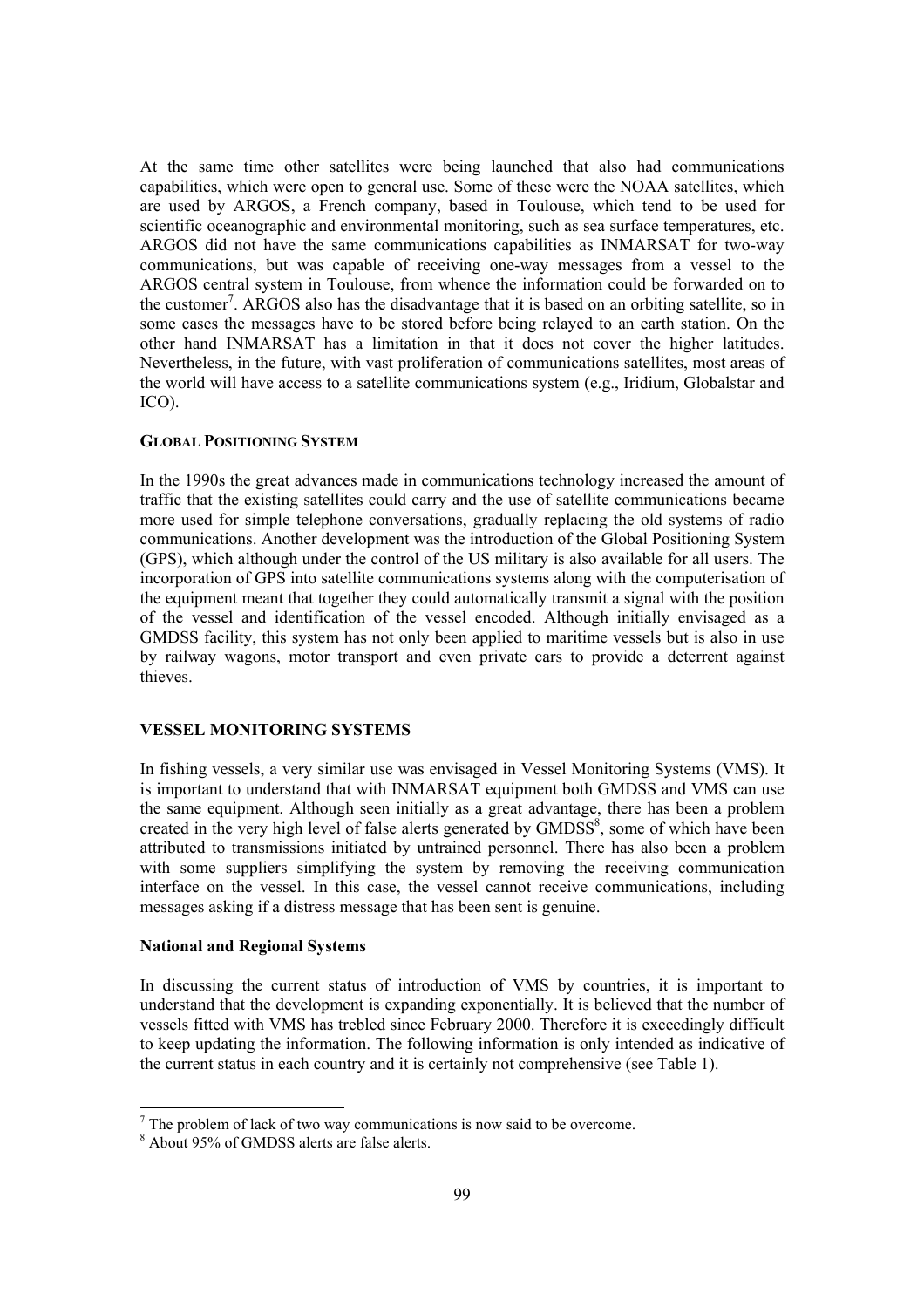| <b>Country/State/Region</b> | <b>Number</b>  |                         | <b>Estimates of</b> |
|-----------------------------|----------------|-------------------------|---------------------|
|                             | of             |                         | vessels at          |
|                             | <b>Vessels</b> | <b>EU</b> member states | beginning of        |
|                             |                |                         | the year 2000       |
| Argentina                   | 400            | Belgium                 | 82                  |
| Australia                   |                | Denmark                 | 191                 |
| <b>AFMA</b>                 | 230            | Finland                 | 25                  |
| Queensland                  | 670            | France                  | 196                 |
| Tasmania                    | 80             | Greece                  | 79                  |
| South Australia             | 42             | Germany                 | 111                 |
| West Australia              | 45             | Ireland                 | 76                  |
| Canada                      | 31             | Italy                   | 172                 |
| Chile                       | 300            | Netherlands             | 347                 |
| Forum Fisheries Agency      | 133            | Portugal                | 183                 |
| Greenland                   | 21             | Spain                   | 933                 |
| New Zealand                 | 3000           | Sweden                  | 33                  |
| Norway                      | 80             | United Kingdom          | 369                 |
| Panama                      | 100?           | <b>Total EU</b>         | 2797                |
| Peru                        | 787            |                         |                     |
| South Africa                | 75             |                         |                     |
| <b>USA</b>                  | 411            |                         |                     |
| <b>Total except EC</b>      | 6405           | <b>Global Total</b>     | Approx. 9200        |

**Table 1 Number of Vessels fitted with VMS early 2000, by Country/State/Region** 

The first use of satellite communications systems for fisheries management was in Hawaii in the mid 1980s, when several foreign fishing vessels were convicted of infringing the USA's jurisdiction and the authorities were faced with the problem of how to prevent the offence being repeated. Given the vast expanse of the Pacific and the USA's EEZ, there was a high risk of such offences being undetected by conventional means. It was decided that, as part of the penalty for the offence, the vessels should be fitted with satellite communications with an inbuilt GPS that would report back to the US authorities and thereby ensure that the vessels did not enter the EEZ of Hawaii. At this time the phrase Vessel Monitoring System (VMS) was coined. The individual units to be installed on the vessels were called Automatic Location Devices (ALD). This latter term is somewhat redundant as most marine satellite communications systems can be programmed with the inbuilt computer to perform the functions of an ALD. The term transponder has sometimes been used, but in a strict sense VMS equipment does not "transpond" unless programmed to do so.

The first national systems were introduced in Australia and New Zealand around 1993. The New Zealand system was introduced to monitor the activities of its large trawlers fishing in its vast EEZ (the fourth largest in the world) and also to monitor foreign fishing activity within the zone. The system introduced by New Zealand is in the form of an "open system", in which the responsibility for supplying the equipment and paying for the reporting costs are borne by the operator. The administration merely advises the operator on the equipment that can report adequately to meet the reporting requirements. This means that the operator can use INMARSAT, Argos or even VHF (if within range). This means that VMS is not necessarily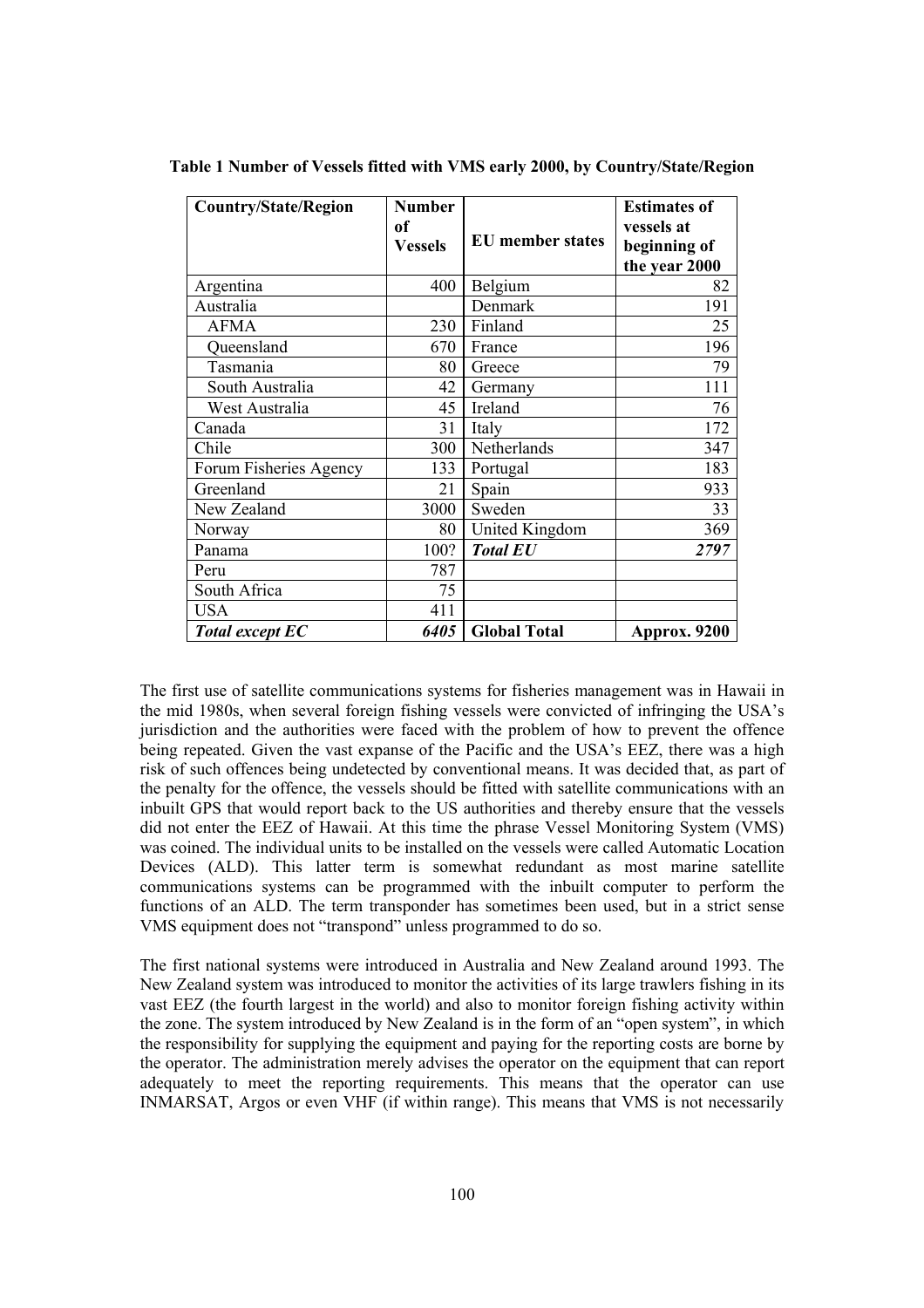confined to satellite communications systems<sup>9</sup>. There are advantages in the specifications of such "open systems" in that they can be readily updated when new communications equipment becomes available and that they also become the responsibility of the fishing operator to maintain. If the equipment fails then the operator is given a period of time to rectify the situation.

The first Australian VMS system was introduced to monitor Japanese fisheries (squid jigging and long-lining for tuna) within the Australian EEZ, but it rapidly spread to include the domestic South East trawl fishery. This fishery was thought to be particularly at risk because of deep-sea species such as orange roughy, one of the main species, that has a long life span. There were also claims that some Australian vessels were landing fish from remote seamounts when fisheries on the Australian continental shelf were closed or limited.

The success of the VMS system in this fishery has led to VMS being rapidly being adopted for other State-managed fisheries in Australia not only for MCS purposes but also for environmental reasons (Great Barrier Reef). It has also been used for implementing more realistic real time fisheries management policies (Pilbara fishery on the North West shelf). In the case of Queensland's fisheries, most of the fishing areas lie within the Great Barrier Marine Park, which covers most of the area between the Reef and the Australian coastline. To regulate fisheries within this area, most of the larger vessels (large Queensland's context is over 15 m) and those that are considered to have an impact on the environment, 670 in total, are fitted with VMS.

It is worthwhile noting that some State fisheries administrations in Australia (e.g. NSW) have considered implementing VMS but felt that the existing monitoring systems are sufficient enough to manage the fisheries adequately. This is because the landing points are limited and can be covered satisfactorily by in-port inspection. Also information on the exact area in which the fish is caught is not regarded as important for fisheries management. At the other end of the spectrum is the Gulf of Carpentaria shrimp fishery, where the operators asked for VMS to be installed. The time of starting the fishery on banana prawns is critical with regard to the size of prawn and sampling is carried out to ascertain the exact time the fishery should start. The proposal was that the sampling should include all vessels and each vessel should report back to the Fishery Monitoring Centre this data. The FMC can then make a decision on far more samples than could be collected under normal circumstances by the limited number of research vessels and subsequently allow the fishery to continue operation or suspend the opening as appropriate. Of course the positions of the vessels are continually monitored.

Staying in the southern hemisphere, the countries of the South Pacific Forum have set up the Forum Fisheries Agency (FFA), which regulates foreign fisheries within the EEZs of the member countries. Australia and New Zealand are the two developed country members of the FFA and therefore it is not surprising that VMS is prominent in the fisheries management policies of the FFA. A centralized system has been set up with a Central Monitoring Centre in Honiara, Solomon Islands. It is intended that all foreign vessels licensed to fish in the EEZs of the FFA send VMS messages to the CMC. The Vessel Reports are then distributed from Honiara to the countries in which the vessel is fishing. This system is therefore known as a "Hub" system. The amount of time the fishing vessel spends in each country's EEZ is used to attribute the licence fees to the various countries of the FFA. It is worthwhile, in passing, to observe that the on board equipment requirement for the FFA VMS is a dedicated

<sup>&</sup>lt;sup>9</sup> Note this is also true of GMDSS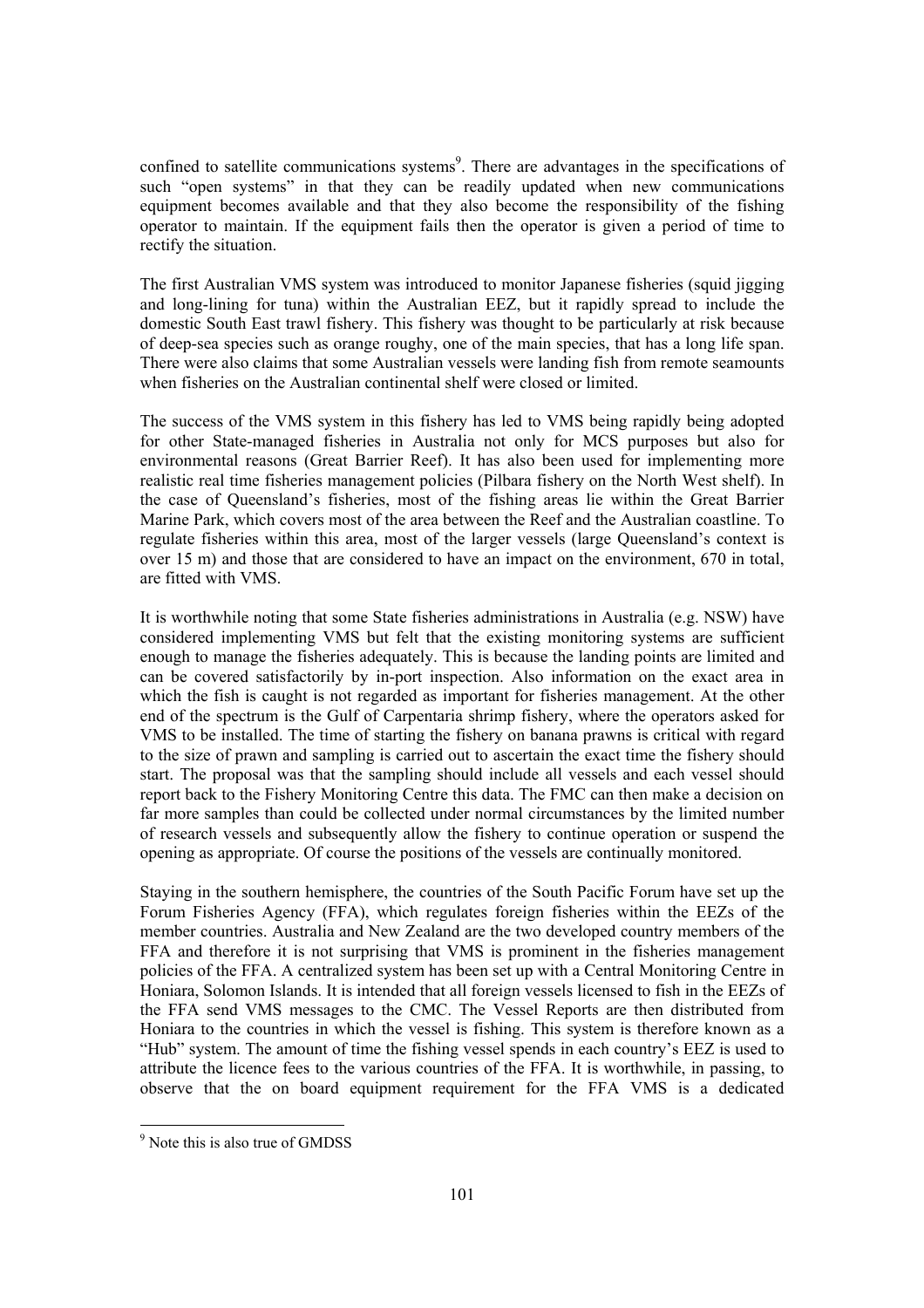INMARSAT C terminal. This has caused difficulties with vessels claiming that they have much higher standard INMARSAT A (Voice) equipment that could perform the task adequately and that they are being asked to duplicate equipment.

Peru and Chile have implemented ARGOS-based VMS for their fleets of larger vessels. These vessels mainly fish for small pelagic species for reduction to fishmeal and there is not such a requirement for compliance monitoring as much of that can be done at the point of landing (i.e. fishmeal factories). The unusual factor in these countries is the combination of VMS data along with sea-surface temperature charts, which show the location of the vessel relative to the sharply defined oceanographic fronts. This allows the management to have almost real time knowledge of the dynamic changes in the fishery and to make management decisions quickly. A smaller number of their vessels fishing for demersal species such as hake are also fitted with VMS. It is estimated that 787 vessels are fitted with VMS in Peru and 300 in Chile.

South Africa implemented VMS for monitoring the activities of vessels mainly fishing in the CCAMLR area, including fishing with long lines for Patagonian toothfish. They have reported that 75 vessels are fitted with VMS

By far the largest implementation of VMS was supposed to take place at the beginning of 2000 in the member countries of the European Union (EU). Experiments had taken place as far back as 1995 in Portugal, which implements the "blue box" system. This was seen as the experimental phase of the programme conducted by the EU in VMS. In 1997, all the EU fishing countries undertook pilot schemes to determine the systems that they felt should be implemented. The VMS programme was gradually implemented, first of all covering those vessels that were considered to be fishing for certain sensitive stocks and then for vessels fishing on the high seas or in NAFO waters. Eventually in 2001, all vessels over 24 m were to be fitted with VMS with a few exceptions for vessels fishing close to a port.

Vessels are required to report every two hours. The equipment that is implemented within the member states differs, with some states adopting open systems and insisting that the vessel owner pays for the system and other states supplying standard equipment to the fishermen free or at subsidised prices. It is expected that around 4,000 - 6,000 vessels will be covered by this scheme. However, given that there has been a delay in implementing the system and it is not known how many vessels will apply for exemption from the scheme, the exact figures are not known. The administration of the EU system is very complex in that despite the member countries having a Common Fisheries Policy (CFP) and most waters are accessible to the fishing vessels of all countries (within the limitations of their licence), the responsibility for monitoring, control and surveillance is divided up for the different countries. This means that if a vessel is fishing in the zone controlled by its Flag State it merely reports to the Flag State. If the vessel is fishing within the waters controlled by another EU State then it reports by VMS to its Flag State and the message is automatically communicated by the Flag State to the country that is responsible for that area. If the vessel is fishing outside the EEZs of the EU countries and other European countries, but within the NEAFC area, the vessel reports to the Flag State, which then automatically passes on the report to NEAFC. It can be seen that the primary reporting responsibility is regarded as to the Flag State. This is also true on the high seas.

In the USA, several VMS systems are in the course of implementation, but lacking the overall jurisdiction that there is in the EU (in the USA, fisheries becomes the mandate of State governments) it has been applied on a fishery-by-fishery basis, rather than the blanket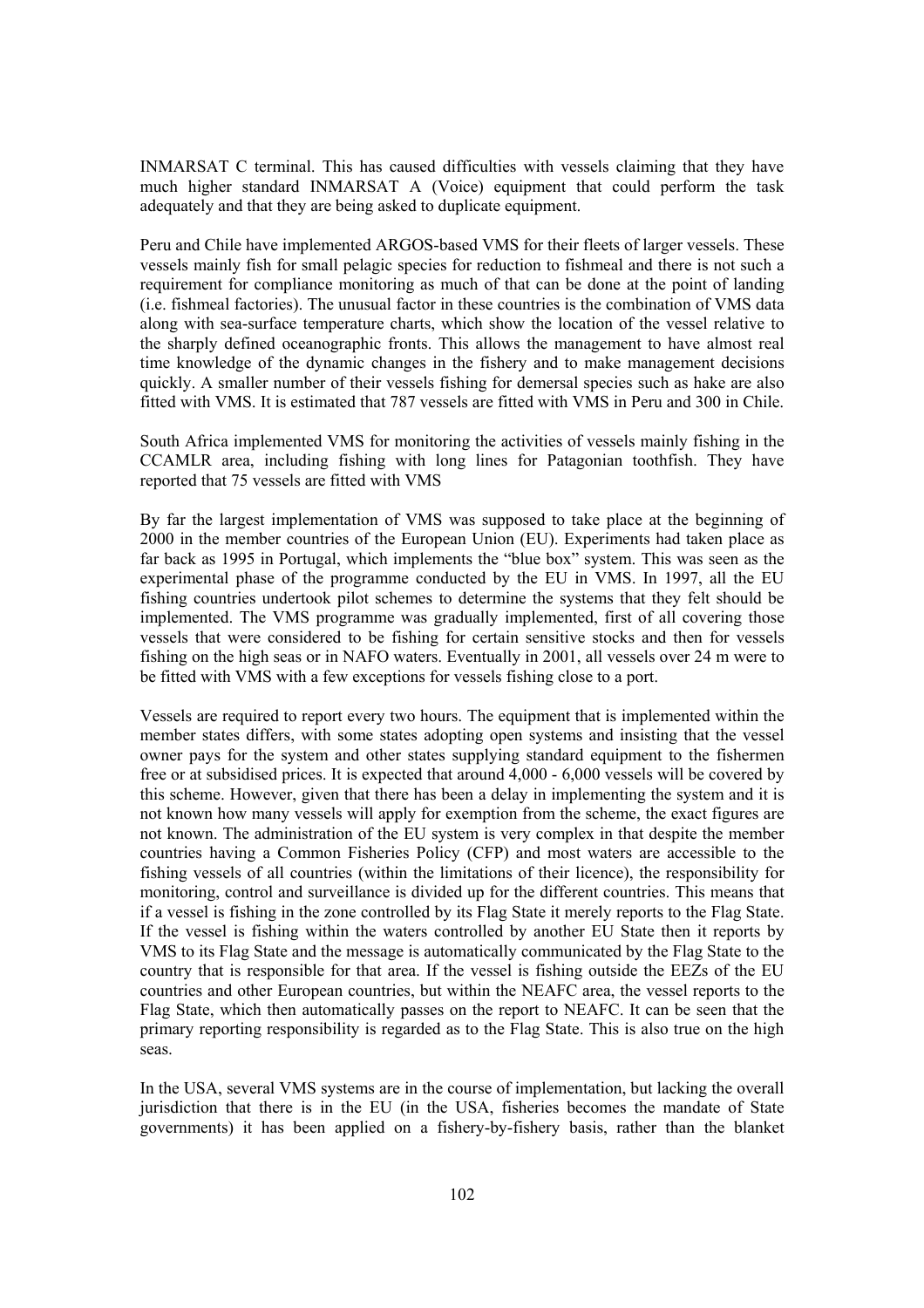approach used in the EU. There are nearly fifty major fisheries in the USA. However, there is some regionalization in the five regions of the National Marine Fisheries Service (NMFS). In Alaska, there is VMS monitoring of the Alaska pollock fishery which includes reporting of production of the factory trawlers. In the North East scallop fisheries about 70 vessels are covered. In the South East, there is the proposal to cover longline fisheries in co-operation with ICCAT presently covering 10 vessels, which has run into legal problems. Hawaii, of course, maintains a VMS control over its long-line fleet. However, there has been a suggestion that VMS in all five NMFS regions will be centred in one location (i.e., similar to the FFA Hub system). There appear to have been many legal challenges to the implementation of VMS systems in the USA, which has somewhat delayed the early promises of adoption from the first Hawaii experiences.

Canada has a limited number of vessels monitored by VMS, but some of the scallop fisheries employ a very sophisticated system of reporting to the administration. The skippers use electronic mapping to display where, when and what catches are made and these are reported to the administration in almost real-time. The administration can control the fishery by noting the size of scallop caught and opening and closing various areas to maximise the catch. This is used in close co-operation with the companies and skippers.

Panama is an interesting case of implementation of VMS. Generally regarded as a "flag of convenience country", Panama had a substantial number of fishing vessels entitled to fly the Panamanian flag. Under pressure from other countries imposing an embargo on tuna and particular pressure from ICCAT, that made it a condition of entry that they adopted VMS, Panama made it a condition of fishing vessel registration that the vessels should be fitted with VMS (based on Argos). As would be expected, many vessels, about 50%, then re-flagged to other "flags of convenience". However, it is estimated that 100 Panama-flagged vessels are now fitted with VMS.

Morocco has announced a contract that will lead to about 300 vessels being monitored via an INMARSAT C VMS. Argentina has awarded a contract to the Spanish company Sainsel to implement a VMS to monitor 400 vessels. Sainsel uses a modified INMARSAT C transceiver on board and is primarily a position tracking system. Japan has conducted a number of trials with various types of VMS equipment and has used an INMARSAT A system for about four years to receive catch and effort reports and historical position data from a significant number of vessels. The position report is historical because of the importance that is placed on the commercially sensitive issue of reporting on fishing grounds.

#### **DISCUSSION**

In addition to the rapid expansion of VMS, there has been a remarkable decrease in the cost of the ship-borne equipment. An INMARSAT C station can be purchased for around \$4,000 and the cost of the equipment for a Fisheries Monitoring Centre is about \$50,000. Compared to the costs of conventional means of MCS, this is very little, yet the synergies that it creates can increase the effectiveness of patrols quite substantially.

There could appear to be an explanation of why the countries in the southern hemisphere have adopted VMS far more quickly than northern hemisphere countries in that the southern hemisphere has a far greater extent of sea to be monitored (individually and collectively). The fishing grounds are remote from centres of population (e.g. Antarctica) and with far less capability to monitor that area with conventional means such as patrol aircraft and vessels. It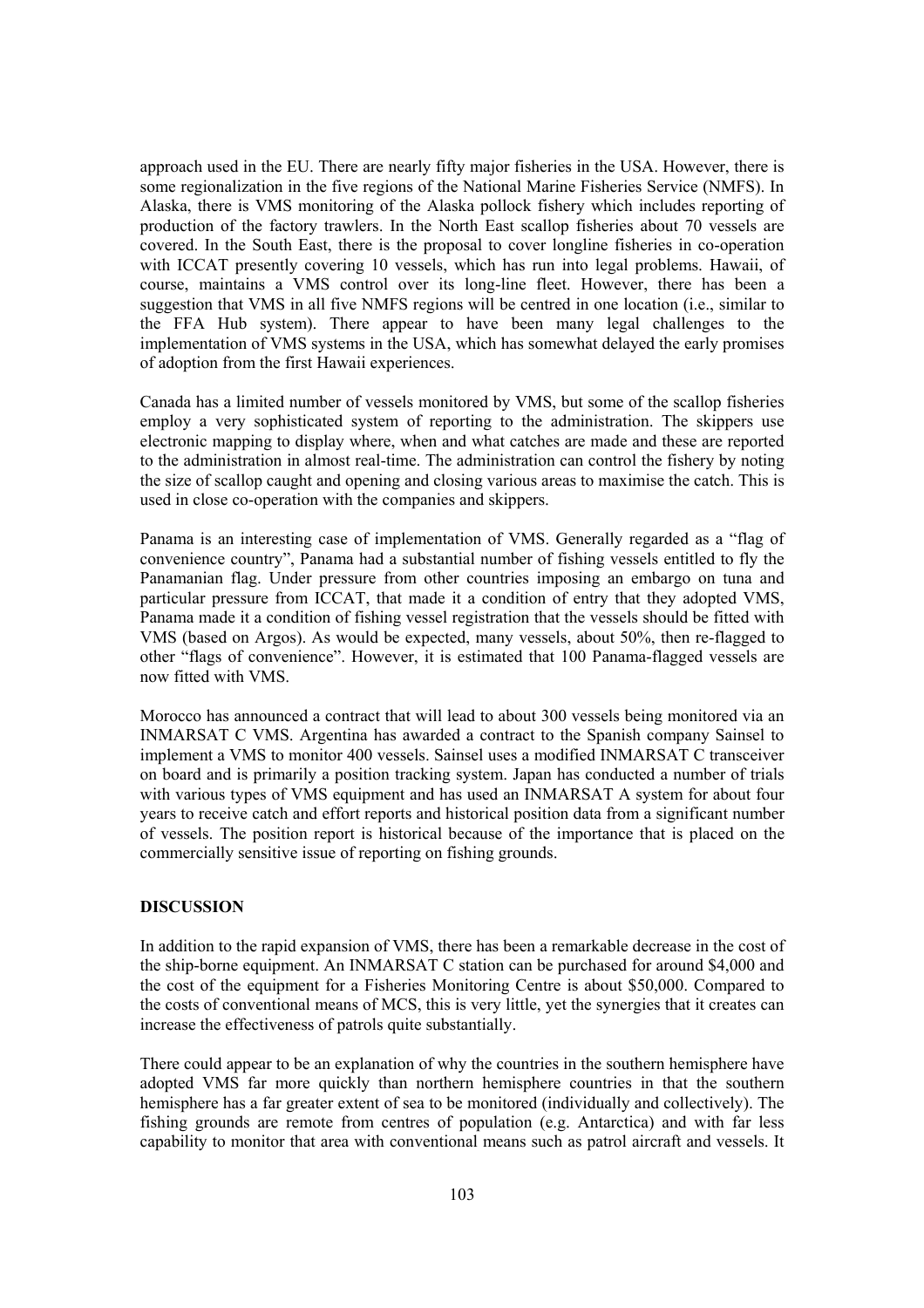has also been expressed that in such areas, monitoring of position is more relevant than monitoring catches, fish sizes and mesh sizes, which is much more relevant for the continental shelf fisheries of the northern hemisphere.

The use of VMS is one of the concrete measures that a Flag State can use to demonstrate that it is able to monitor the activities of the vessels that are entitled to fly the flag of that state, as required in the Compliance Agreement and in the UN Implementing Agreement (UN/FAO, 1998). The latter Agreement specifically mentions VMS. This mention of VMS reflects the fact that the UN Implementing Agreement was agreed in 1995, whereas the Compliance Agreement, which was negotiated in 1993, is silent on VMS. This is one of the issues that might have to be addressed when the Compliance Agreement comes into force.

FAO has developed "Recommendations for the Implementation of Vessel Monitoring Systems in Developing Countries". These recommendations are due to be circulated to the Regional Fisheries Bodies for discussion and possible implementation, where appropriate. If thought appropriate, regional or sub-regional proposals will be submitted to donors. In a preliminary phase, it is intended that awareness of the potential capabilities should be promoted. For example, a West African country can benefit from VMS even though it does not have an operational system. It can make it a condition of access agreements that VMS information should be supplied to its MCS authorities. EU vessels fishing under such an access agreement have to report back by VMS to their Flag State. It is then a simple exercise for the Flag State to forward that information to the coastal state. Part of the Strategy is for FAO to develop a Web-site for MCS in general and on VMS in particular. This Web-site will give information on national VMS schemes that are available and where possible will provide hyper-links direct to national sites. The FAO Guidelines on Vessel Monitoring Systems, which have been published under the Code of Conduct series (No. 1, Suppl.1), will be reviewed and reprinted (FAO Fishing Technology Service, 1998).

VMS will have to be considered in relation to national Fisheries Management Plans. In some cases VMS might be appropriate for MCS and in others catch reporting might be the objective. In some fisheries, VMS might even be thought to be inappropriate due to existing controls or because the fishery is not amenable to control. This means that the objectives of VMS must be clearly stated and understood before implementation is begun.

Nevertheless, VMS systems have the potential of revolutionising the Monitoring Control and Surveillance of fishing vessels. Present methods being used to report position represent merely a fraction of what is possible, for example, sensors can be attached to the fishing vessel's engines, winches and instrumentation and the data from these sources transmitted back to shore. This will cost slightly more in terms of transmission charges than the present simple VMS system, probably slightly more than doubling the costs of transmission.

Given systems with a greater bandwidth, video imagery could be transmitted back to Fisheries Monitoring Centres, however this could cost many times more in terms of transmission costs. A realistic scenario would be a dual level system of monitoring, where the vessel could be monitored by a low-cost system and then when an alert is triggered, the higher cost monitoring system can be used to visually investigate what is actually happening on board. An alternative to this system could be to have photography equipment or video recording equipment on board that can be controlled from the shore. In that case there is a disadvantage in that the officials will have to wait until the vessel returns to the shore to recover the evidence.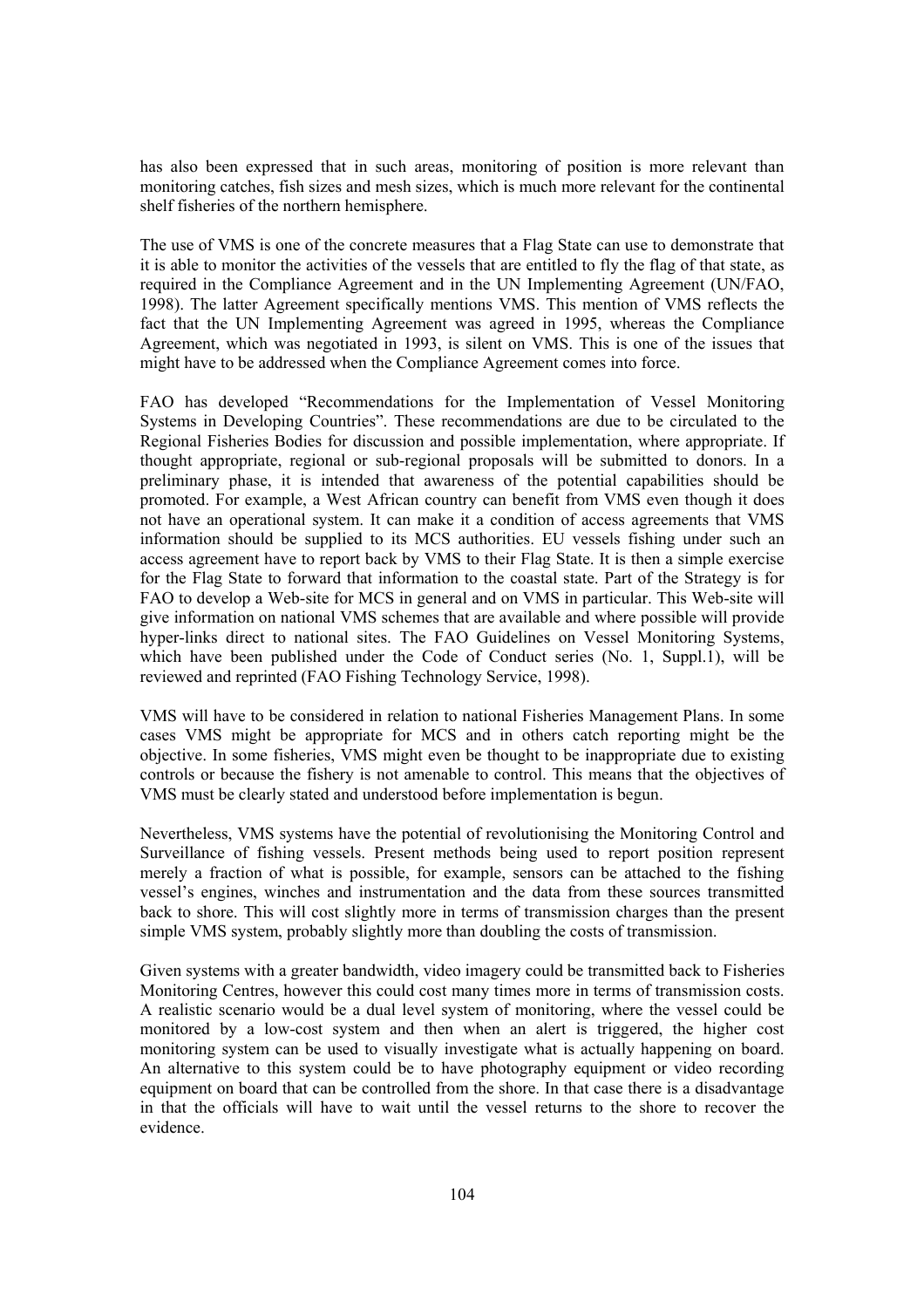There is a general feeling that if many VMS parameters are collected then fishing operations and perhaps the dynamics of the fish stocks will be better understood. More realistic data from a greater number of commercial vessels will be available to fisheries management rather than the limited amount of data from research vessels. However, there is a resistance from fishermen to the concept of total monitoring as evidenced by the common questions:

- 6. Why do you need to know?
- 7. Who is going to pay?
- 8. Who is going to collect the information?
- 9. Who is the information going to be available to?
- 10. Who eventually owns the information?
- 11. Is the collection of information going to interfere with the fishing operation?

There is also cynicism from experienced practitioners in data collection, who maintain, that the parameters that are monitored must be carefully selected and for the objectives of the monitoring are clearly transparent to all. "Rubbish in - Rubbish out" seems to be the battle cry of this group.

The wider use of VMS and the application of such data in fisheries management have been foreseen in the proceedings of the Symposium on Integrated Fisheries Monitoring which was held in Sydney, Australia, February 1999. Canada and Australia co-hosted the Symposium in co-operation with FAO. Much of the information within this paper is based on that Symposium and participants are recommended to consult the Proceedings for further information on Integrated Fisheries Monitoring (Nolan, 1999).

One paper presented during that Symposium is worthy of further attention because of an issue already raised on multi-species fisheries (Joll, Casey and Towers, 1999). The management of multi-species fisheries has been regarded as one of the most intractable problems in fisheries management. This is because of the difficulty in specifying a particular level of fishing effort that will satisfy the optimum harvesting levels for each of the fish species in the fishery. In such a fishery, there will always be some species that are over-harvested or under-harvested under conventional forms of management.

The Pilbara trawl fishery is carried out by a small number of trawlers for three main species. The area of the fishery is divided up into six sectors and the catch and positions of the vessels are reported in almost real time to fisheries management. The management analyses the proportional abundance and sizes of each of the species in the different sectors and because the exact distribution of the species are not the same they can vary the fishing effort in each of the sectors to achieve an different overall fishing effort on each of the species. The information on the amount of hours that a vessel can spend in a particular area is subsequently relayed back to the fishing vessel. Hence the satellite communications is involved in all stages: the reporting of catches, the monitoring of position and the monitoring of time within each zone. Incidentally the effort is measured by the time that the fishing vessel spends in each sector. (i.e. not fishing time).